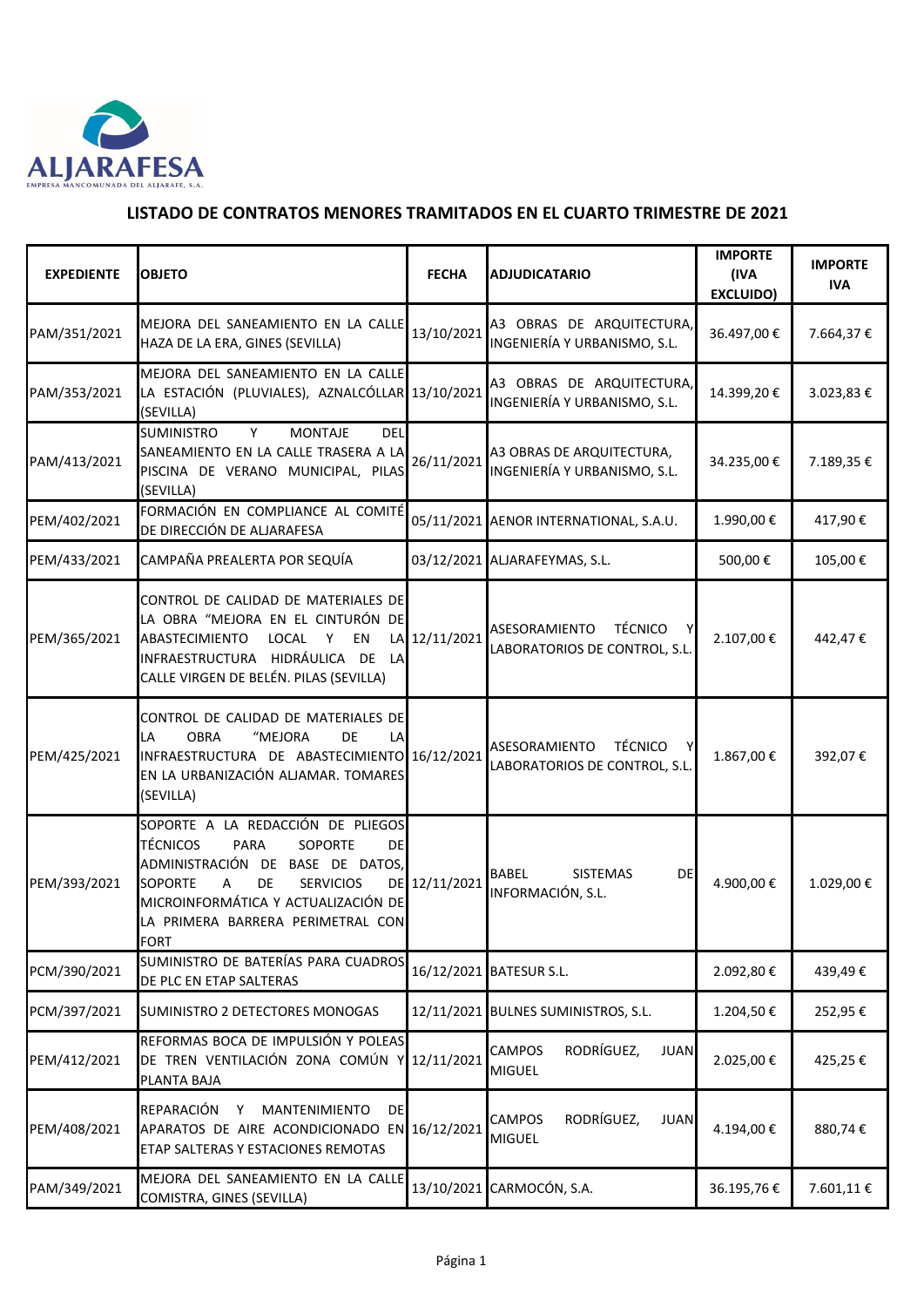| <b>EXPEDIENTE</b> | <b>OBJETO</b>                                                                                                                                                                                                             | <b>FECHA</b> | <b>ADJUDICATARIO</b>                                                                                | <b>IMPORTE</b><br>(IVA<br><b>EXCLUIDO)</b> | <b>IMPORTE</b><br><b>IVA</b> |
|-------------------|---------------------------------------------------------------------------------------------------------------------------------------------------------------------------------------------------------------------------|--------------|-----------------------------------------------------------------------------------------------------|--------------------------------------------|------------------------------|
| PEM/424/2021      | CONTROL DE CALIDAD DE MATERIALES DE<br>LA<br><b>OBRA</b><br>"MEJORA<br>DE<br>LA<br>INFRAESTRUCTURA DE ABASTECIMIENTO<br>EN LA URBANIZACIÓN EL SEÑORÍO DEL<br>ARISCAL.<br>VILLANUEVA<br><b>DEL</b><br>ARISCAL<br>(SEVILLA) |              | CENTRO<br><b>DE</b><br><b>ESTUDIOS</b><br>DE<br>22/12/2021 MATERIALES Y CONTROL<br>DE<br>OBRA, S.A. | 1.560,00€                                  | 327,60€                      |
| PCM/380/2021      | <b>SUMINISTRO</b><br>DE<br><b>MATERIAL</b><br><b>PARA</b><br>REPARACIONES FASE II, IV, V, EE.RR. E ISLA 12/11/2021 COMERCIAL JOSÉ BARRAGÁN, S.L.<br><b>MAYOR</b>                                                          |              |                                                                                                     | 919,61€                                    | 193,12€                      |
| PEM/313/2021      | SERVICIO DE LIMPIEZA DECANTADORES Y<br>FILTROS FASE IV Y V                                                                                                                                                                | 01/11/2021   | CONLIMA<br><b>CONTRATAS</b><br>SERVICIOS, S.L.                                                      | 9.000,00€                                  | 1.890,00€                    |
| PAM/431/2021      | <b>OBRA</b><br>DE<br>REACONDICIONAMIENTO<br><b>DESPACHO TOMARES</b>                                                                                                                                                       |              | 22/12/2021 CONSTRUCCIONES AVAL, S.L.                                                                | 2.863,49€                                  | 601,33€                      |
| PAM/434/2021      | INFRAESTRUCTURA<br><b>MEJORA</b><br><b>DE</b><br>LA<br>HIDRÁULICA EN LA PLAZA DE ESPAÑA,<br>HUEVAR DEL ALJARAFE (SEVILLA)                                                                                                 |              | 22/12/2021 CONSTRUCCIONES GLESA, S.A.                                                               | 29.411,00€                                 | 6.176,31€                    |
| PEM/213/2021      | <b>TRABAJOS</b><br><b>DE</b><br><b>MANTENIMIENTO</b><br>SEGURIDAD TOMARES Y PISA                                                                                                                                          |              | <b>CONSTRUCCIONES</b><br>30/11/2021 REHABILITACIONES<br>GARLOPEZ,<br>S.L                            | 2.995,00€                                  | 628,95€                      |
| PAM/372/2021      | <b>MEJORA</b><br><b>DE</b><br><b>INFRAESTRUCTURA</b><br>LA<br>HIDRÁULICA DE ABASTECIMIENTO EN EL<br>INTERIOR DEL RECINTO DE DEPÓSITOS, ISLA<br><b>MAYOR (SEVILLA)</b>                                                     | 01/11/2021   | CONSTRUCCIONES Y TUBERÍAS<br>CARMONA, S.L.                                                          | 37.373,14€                                 | 7.848,36 €                   |
| PEM/342/2021      | ASISTENCIA TÉCNICA DE APOYO A LA<br><b>GESTIÓN</b><br><b>DEL</b><br><b>CONTROL</b><br>EN<br>LOS<br>PROCEDIMIENTOS Y ACTUACIONES DEL 13/10/2021<br>SERVICIO DE INGENIERÍA Y PLANIFICACIÓN<br>HIDRÁULICA DE ALJARAFESA      |              | CONSULTORÍA Y GESTIÓN DE<br>INFRAESTRUCTURAS CIVILES, S.L.                                          | 13.500,00€                                 | 2.835,00€                    |
| PCM/363/2021      | SUMINISTRO DE DÍPTICOS ISLA MAYOR                                                                                                                                                                                         |              | 13/10/2021 CORIA GRÁFICA, S.L.                                                                      | 239,00€                                    | 50,19€                       |
| PCM/398/2021      | SUMINISTRO DE TRÍPTICOS<br>PLAN DE<br>EMERGENCIA DE SEQUÍA                                                                                                                                                                |              | 03/12/2021 CORIA GRÁFICA, S.L.                                                                      | 260,00€                                    | 54,60€                       |
| PAM/350/2021      | MEJORA DEL SANEAMIENTO EN LA CALLE<br>SAN GINÉS, GINES (SEVILLA)                                                                                                                                                          |              | 13/10/2021 DRAINSAL, S.L.U.                                                                         | 17.741,67€                                 | 3.725,75€                    |
| PEM/356/2021      | <b>ASISTENCIA</b><br><b>TÉCNICA</b><br>PARA<br>LA<br>ELABORACIÓN DE ESTUDIO GEOTÉCNICO 13/10/2021<br>HINCA CIERRE CINTURÓN                                                                                                |              | PARA<br>ELABORA<br>AGENCIA<br>LA<br>CALIDAD DE LA CONSTRUCCIÓN,<br>S.L.                             | 4.497,42€                                  | 944,46€                      |
| PEM/381/2021      | <b>REVISIÓN</b><br>DE<br><b>DATACENTERS</b><br>DE<br>ALJARAFESA                                                                                                                                                           | 12/11/2021   | <b>ELECNOR</b><br><b>SERVICIOS</b><br>PROYECTOS, S.A.U.                                             | 14.882,86€                                 | 3.125,40€                    |
| PCM/441/2021      | SUMINISTRO DE BOLÍGRAFOS                                                                                                                                                                                                  | 16/12/2021   | <b>COMUNICACIÓN</b><br>EXTERNALI<br>VISUAL, S.L.                                                    | 1.410,00€                                  | 296,10€                      |
| PCM/345/2021      | SUMINISTRO DE BANDERAS                                                                                                                                                                                                    | 02/11/2021   | <b>COMUNICACIÓN</b><br>EXTERNALI<br>VISUAL, S.L.                                                    | 496,80€                                    | 104,33€                      |
| PCM/396/2021      | SUMINISTRO DE BOTELLAS                                                                                                                                                                                                    | 02/11/2021   | EXTERNALI<br><b>COMUNICACIÓN</b><br>VISUAL, S.L.                                                    | 1.923,50€                                  | 403,94€                      |
| PCM/318/2021      | SUMINISTRO DE PAPEL A4 IMPRESO<br>CARPETAS                                                                                                                                                                                |              | 13/10/2021 GARACO CONSULTING, S.L.                                                                  | 3.500,00€                                  | 735,00€                      |
| PCM/359/2021      | SUMINISTRO DE SILLAS DE OFICINA                                                                                                                                                                                           |              | 02/11/2021 GARACO CONSULTING, S.L.                                                                  | 4.886,16€                                  | 1.026,09€                    |
| PCM/409/2021      | <b>SUMINISTRO</b><br>CONFIDENTE<br>DE<br><b>SILLAS</b><br><b>OFICINA</b>                                                                                                                                                  |              | 12/11/2021 GARACO CONSULTING, S.L.                                                                  | 4.559,80€                                  | 957,56€                      |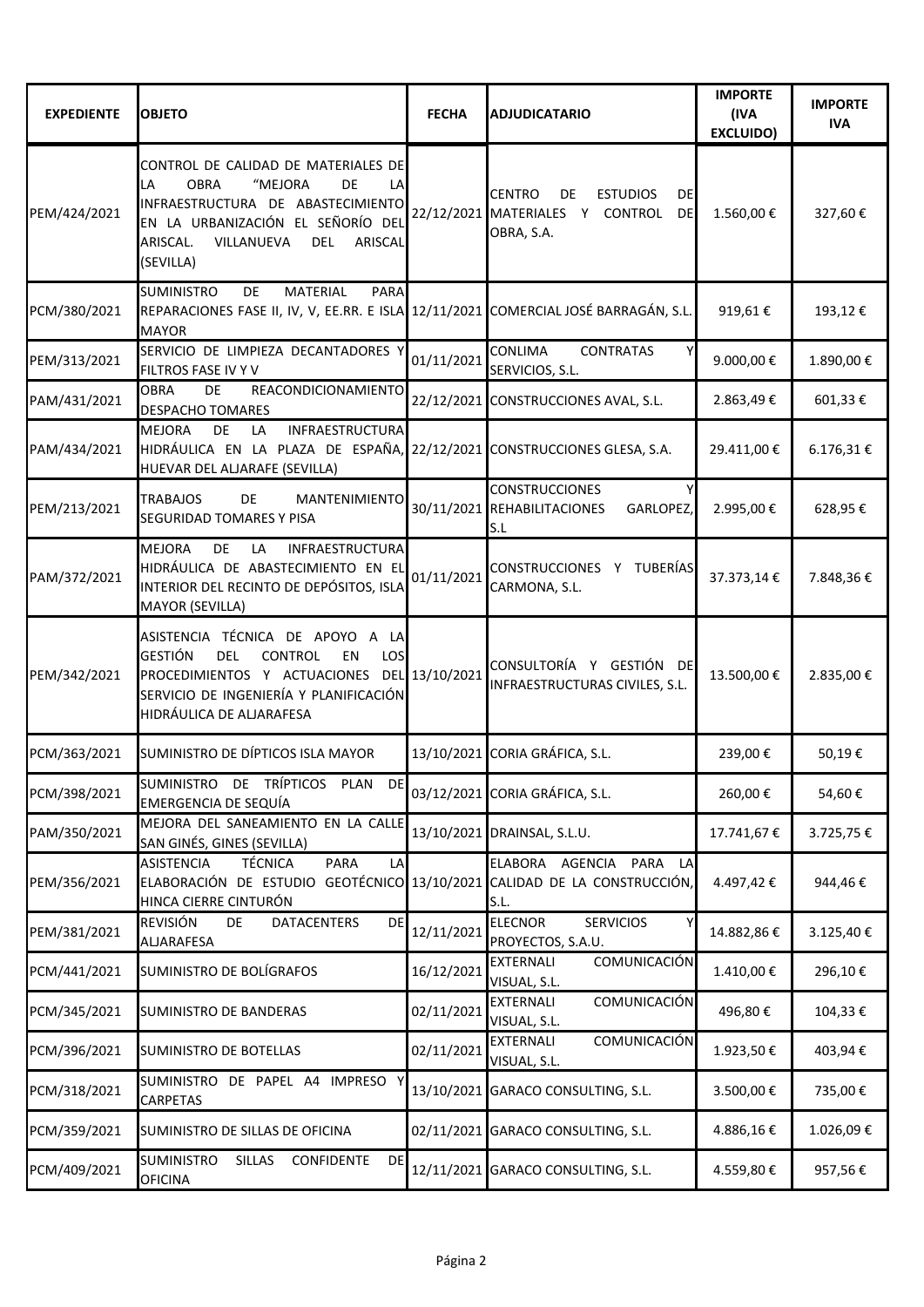| <b>EXPEDIENTE</b> | <b>OBJETO</b>                                                                                                                                                                                                                                                                                                    | <b>FECHA</b>  | <b>ADJUDICATARIO</b>                                                      | <b>IMPORTE</b><br>(IVA<br><b>EXCLUIDO)</b> | <b>IMPORTE</b><br><b>IVA</b> |
|-------------------|------------------------------------------------------------------------------------------------------------------------------------------------------------------------------------------------------------------------------------------------------------------------------------------------------------------|---------------|---------------------------------------------------------------------------|--------------------------------------------|------------------------------|
| PEM/375/2021      | <b>RENTING</b><br>DE<br>DE<br>EQUIPAMIENTO<br><b>IMPRESIÓN</b>                                                                                                                                                                                                                                                   | 22/10/2021    | GENERAL<br><b>MACHINES</b><br>TECHNOLOGY S.L.                             | 4.935,70€                                  | 1.036,50€                    |
| PCM/449/2021      | SUMINISTRO DE CESTAS DE NAVIDAD                                                                                                                                                                                                                                                                                  | 22/12/2021    | GIMÉNEZ MUÑOZ, MARÍA DEL<br>CARMEN                                        | 9.261,82€                                  | 1.066,69€                    |
| PCM/391/2021      | SUMINISTRO DE MATERIAL PARA BATERÍA<br><b>DE</b><br>CONDENSADORES<br>DE<br><b>TOMARES</b>                                                                                                                                                                                                                        |               | OFICINA 16/12/2021 GRUPO ELECTRO STOCKS, S.L.U.                           | 1.737,97€                                  | 364,97€                      |
| PEM/388/2021      | <b>FORMACIÓN</b><br><b>SOBRE</b><br>COMPETENCIAS<br><b>GENERALES EN ALJARAFESA</b>                                                                                                                                                                                                                               |               | 08/11/2021 HUMAN ADVANCED ZONE S.L.                                       | 8.848,00€                                  | $0,00 \in$                   |
| PCM/411/2021      | DE COMPONENTE<br><b>SUMINISTRO</b><br><b>PARA</b><br>LICENCIAS ELECTRÓNICOS                                                                                                                                                                                                                                      |               | 30/11/2021 IAAS365 S.L                                                    | 658,07€                                    | 138,19€                      |
| PEM/400/2021      | ESTUDIO DE DEFINICIÓN Y VALORACIÓN DE<br>UNA NUEVA SOLUCIÓN DE AGRUPACIÓN<br>DE VERTIDOS DE LOS MUNICIPIOS DE<br>UMBRETE, BENACAZÓN Y BOLLULLOS DE LA<br>MITACIÓN PARA SU INTEGRACIÓN EN LA<br>AMPLIACIÓN DEL SISTEMA DE COLECTORES<br><b>GENERALES</b><br>DE<br>AGLOMERACIÓN<br>LA<br><b>URBANA ALJARAFE II</b> |               | <b>IDOM CONSULTING</b><br>13/11/2021 ENGINEERING, ARCHITECTURE,<br>S.A.U. | 14.500,00€                                 | 3.045,00€                    |
| PAM/269/2021      | <b>OBRA</b><br>ADECUACIÓN<br><b>TRONCAL</b><br><b>COMUNICACIONES BOLLULLOS</b>                                                                                                                                                                                                                                   |               | 22/10/2021 INGEMONT TECNOLOGÍAS S.A.                                      | 35.970,56€                                 | 7.553,82€                    |
| PCM/370/2021      | <b>SUMINISTRO</b><br>BOMBA<br><b>REVISIÓN</b><br>PARA<br>GRUPO CONTRA INCENDIOS C.O. PISA                                                                                                                                                                                                                        | 22/10/2021    | INGENIERÍA DEL AGUA Y LA<br>ENERGÍA, S.L.                                 | 3.073,66€                                  | 645,47€                      |
| PEM/357/2021      | ASISTENCIA TÉCNICA TOPOGRÁFICA PARA<br>EL PROYECTO: SIA CUENCA GUADALQUIVIR.<br><b>MEJORA</b><br>INFRAESTRUCTURA<br>SANEAMIENTO EN LA BDA. EL ARAL. LA<br>ALGABA. (SEVILLA)                                                                                                                                      | DE 13/10/2021 | <b>GEOMÁTICA</b><br>INGENIERÍA<br>SOLUCIONES S.L.                         | 2.780,00€                                  | 583,80€                      |
| PEM/374/2021      | COORDINACIÓN DE SEGURIDAD Y SALUD                                                                                                                                                                                                                                                                                | 01/11/2021    | INGENIERÍA Y PREVENCIÓN DE<br>RIESGOS, S.L.                               | 14.950,00€                                 | 3.139,50€                    |
| PEM/382/2021      | LIMPIEZA Y DESINFECCIÓN DIARIA COVID19<br>DE VEHÍCULOS Y GARAJES DE TODAS LAS 06/12/2021 KORECONTACT S.L.U<br>INSTALACIONES DE LA EMPRESA                                                                                                                                                                        |               |                                                                           | 14.198,40€                                 | 2.981,66€                    |
| PCM/395/2021      | SUMINISTRO EPIS PARA INSPECTORES Y<br>PRODUCCIÓN                                                                                                                                                                                                                                                                 |               | 12/11/2021 LYRECO ESPAÑA S.A.U.                                           | 965,89€                                    | 202,84€                      |
| PEM/367/2021      | <b>SERVICIO</b><br>DE<br>ROTULACIÓN<br><b>VARIOS</b><br><b>VEHÍCULOS</b>                                                                                                                                                                                                                                         | 13/10/2021    | <b>MEDINA</b><br>ANGUAS<br>VECTORES,<br>S.L.U.                            | 640,00€                                    | 134,40€                      |
| PCM/417/2021      | SUMINISTRO DE STAND PARA EXPOSICIÓN<br>AQUAN21                                                                                                                                                                                                                                                                   | 30/11/2021    | <b>MEDINA</b><br>ANGUAS<br>VECTORES,<br>S.L.U.                            | 3.450,00€                                  | 724,50€                      |
| PEM/378/2021      | REPARACIÓN<br><b>SERVICIO</b><br>DE<br>Υ<br>MANTENIMIENTO DE COMPUERTAS EN LA<br>CÁMARA DE PREOZONIZACIÓN EN ETAP DE<br><b>SALTERAS</b>                                                                                                                                                                          | 03/12/2021    | <b>METALIA</b><br><b>ESTRUCTURAS</b><br><b>CUBIERTAS Y MONTAJES, S.L.</b> | 4.314,00€                                  | 905,94€                      |
| PEM/310/2021      | SUSTITUCIÓN DE RELÉ DE PROTECCIÓN<br>SUBESTACIÓN                                                                                                                                                                                                                                                                 |               | 02/11/2021 MONCOBRA, S.A.                                                 | 3.691,58€                                  | 775,23€                      |
| PCM/360/2021      | SUMINISTRO DE TOSTADORA, EXPRIMIDOR,<br>MOLINILLO Y FUENTE DE AGUA FRÍA                                                                                                                                                                                                                                          | 02/11/2021    | LÓPEZ,<br>MARÍA<br><b>MORENO</b><br><b>DOLORES</b>                        | 1.698,00€                                  | 356,58€                      |
| PCM/373/2021      | <b>SUSTITUCIÓN</b><br><b>DISPENSADOR</b><br><b>BOMBA</b><br>MANUAL JABÓN                                                                                                                                                                                                                                         | 02/11/2021    | <b>MORENO</b><br>LÓPEZ,<br>MARÍA<br><b>DOLORES</b>                        | 284,00€                                    | 59,64€                       |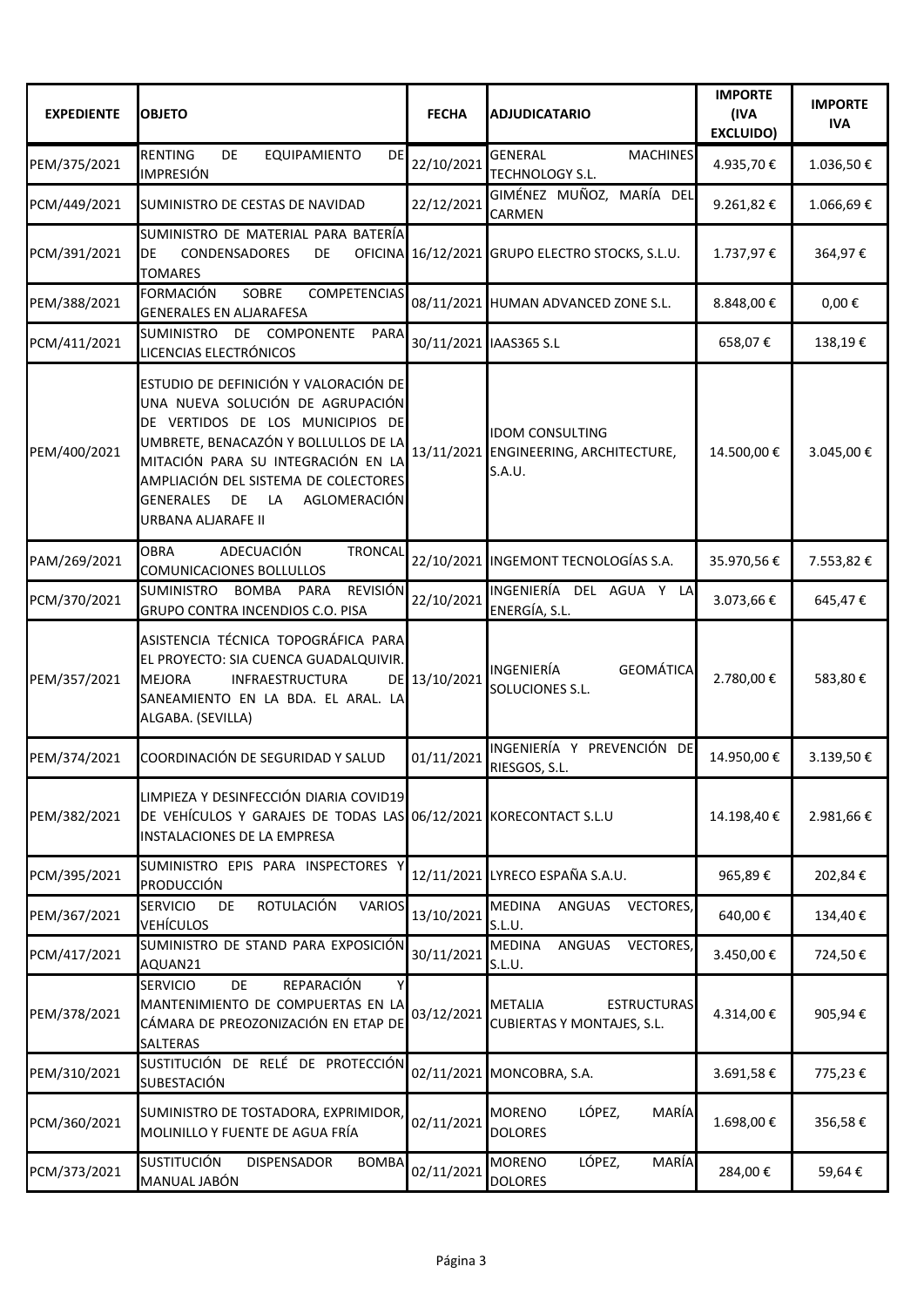| <b>EXPEDIENTE</b> | <b>OBJETO</b>                                                                                                                                                                                                               | <b>FECHA</b> | <b>ADJUDICATARIO</b>                                 | <b>IMPORTE</b><br>(IVA<br><b>EXCLUIDO)</b> | <b>IMPORTE</b><br><b>IVA</b> |
|-------------------|-----------------------------------------------------------------------------------------------------------------------------------------------------------------------------------------------------------------------------|--------------|------------------------------------------------------|--------------------------------------------|------------------------------|
| PEM/368/2021      | REFUERZO DE LIMPIEZA Y DESINFECCIÓN<br>CONTRA COVID                                                                                                                                                                         |              | 22/10/2021 OHL SERVICIOS - INGESAN, S.A.             | 4.500,00€                                  | 945,00€                      |
| PEM/423/2021      | ASISTENCIA TÉCNICA PARA LA FORMACIÓN<br>Y TRAMITACIÓN DE LOS EXPEDIENTES DE<br><b>EXPROPIACIÓN</b><br><b>FORZOSA</b><br><b>CORRESPONDIENTES</b><br>AL<br><b>PROYECTO</b><br>"AGRUPACIÓN DE VERTIDOS DE ISLA<br>MAYOR"       | 16/12/2021   | P.C. INGENIEROS CONSULTORES,<br>S.L.                 | 11.350,00€                                 | 2.383,50€                    |
| PCM/404/2021      | SUMINISTRO DE PAPEL A4 Y A3 PARA<br>OFICINAS DE TOMARES-PISA-ETAP                                                                                                                                                           |              | 16/11/2021 PAPELES DEL NORTE, S.L.                   | 5.865,60€                                  | 1.231,78€                    |
| PAM/399/2021      | <b>MEJORA</b><br>DE<br>LA<br>INFRAESTRUCTURA<br>HIDRÁULICA EN LA PLAZA ESPAÑA<br>ENTORNO,<br>ALJARAFE<br>ALBAIDA<br><b>DEL</b><br>(SEVILLA)                                                                                 | 16/11/2021   | PENINSULAR DE OBRA CIVIL Y<br>EDIFICACIÓN, S.L.      | 35.882,35€                                 | 7.535,29€                    |
| PEM/358/2021      | MANTENIMIENTO<br>REPARACIÓN<br>DE<br>Y<br><b>VARIOS VEHÍCULOS</b>                                                                                                                                                           |              | 22/10/2021 PLATAFORMAS RIVERCARS S.L.                | 2.921,46€                                  | 613,51€                      |
| PEM/420/2021      | REPARACIÓN<br>MANTENIMIENTO<br>Y<br>DE<br><b>VARIOS VEHÍCULOS</b>                                                                                                                                                           |              | 16/12/2021 PLATAFORMAS RIVERCARS S.L.                | 5.730,37€                                  | 1.203,38€                    |
| PEM/418/2021      | <b>DESINFECCIÓN</b><br><b>TRATAMIENTO</b><br>COVID-19<br>INSTALACIONES ALJARAFESA                                                                                                                                           |              | 06/12/2021 QKSUR BIOGESTIÓN S.L.                     | 4.959,30€                                  | 1.041,45€                    |
| PEM/429/2021      | CAMPAÑA PREALERTA POR SEQUÍA                                                                                                                                                                                                |              | 30/11/2021 RADIO POPULAR S.A. COPE                   | 4.161,20€                                  | 873,85€                      |
| PEM/321/2021      | SERVICIO DE REPARACIÓN A.A. EN E.T.A.P.<br>SALTERAS                                                                                                                                                                         |              | 02/11/2021 RIVAS PAREJO, MANUEL                      | 290,00€                                    | 60,90€                       |
| PCM/410/2021      | SUMINISTRO DE ROPA DE SEGURIDAD                                                                                                                                                                                             | 03/12/2021   | RODRÍGUEZ<br>LÓPEZ,<br><b>JUAN</b><br><b>ANTONIO</b> | 1.313,74€                                  | 275,89€                      |
| PCM/401/2021      | ADQUISICIÓN DE HERRAMIENTAS                                                                                                                                                                                                 |              | 12/11/2021 ROJAS Y VALERO, S.L.                      | 1.106,64€                                  | 232,39€                      |
| PEM/362/2021      | REDACCIÓN DEL PROYECTO DE NUEVOS<br>CINTURONES PARA LA SECTORIZACIÓN E<br>INCREMENTO DE LA GARANTÍA Y PRESIÓN<br>DISPONIBLE EN EL ABASTECIMIENTO A LOS<br>MUNICIPIOS DE GINES Y CASTILLEJA DE LA<br><b>CUESTA (SEVILLA)</b> | 13/10/2021   | ROMA<br><b>INGENIEROS</b><br>CONSULTORES, S.L.       | 14.696,50€                                 | 3.086,27€                    |
| PEM/421/2021      | MANTENIMIENTO<br>REPARACIÓN<br>Y<br>DE<br><b>VARIOS VEHÍCULOS</b>                                                                                                                                                           | 16/12/2021   | SÁNCHEZ<br>LUPIÓN<br><b>FRANCISCO</b><br>JOSÉ        | 1.762,64€                                  | 370,15€                      |
| PCM/364/2021      | SUMINISTRO Y SUSTITUCIÓN DE BOTONES<br>PULSADO ASCENSOR TOMARES                                                                                                                                                             |              | 22/10/2021 SCHINDLER, S.A.                           | 1.715,26€                                  | 360,20€                      |
| PEM/366/2021      | INFORME LEGAL EN MATERIA LABORAL                                                                                                                                                                                            |              | 13/10/2021 SDP, CARRILLO Y MONTES S.L.P.             | 4.980,00€                                  | 1.045,80€                    |
| PEM/406/2021      | REPARACIÓN DE INCIDENCIAS EN CENTRO<br>OPERATIVO DE MANTENIMIENTO                                                                                                                                                           | 12/11/2021   | SECUR SEGURIDAD Y CONTROL<br>2015 S.L.               | 388,00€                                    | 81,48€                       |
| PEM/428/2021      | CAMPAÑA PREALERTA POR SEQUÍA                                                                                                                                                                                                | 01/12/2021   | <b>ESPAÑOLA</b><br>SOCIEDAD<br>RADIODIFUSION, S.L.U. | 5.237,31€                                  | 1.099,84€                    |
| PCM/387/2021      | SUSTITUCIÓN DE FOTOCÉLULAS PARKING<br><b>TOMARES</b>                                                                                                                                                                        | 22/12/2021   | TALLERES VARGAS DE SALTERAS,<br>S.L.                 | 1.560,00€                                  | 327,60€                      |
| PEM/450/2021      | RENOVACIÓN DE CONEXIÓN A LA RED<br><b>TARSIS</b>                                                                                                                                                                            |              | 23/12/2021 TELEFÓNICA DE ESPAÑA, S.A.U.              | 1.954,96€                                  | 410,54€                      |
| PEM/298/2021      | PUESTA A PUNTO DE EQUIPOS DE AIRE<br><b>COMPRIMIDO</b>                                                                                                                                                                      |              | 29/10/2021 TORNILLERÍA Y SERVICIOS, S.L.             | 4.629,00€                                  | 972,09€                      |